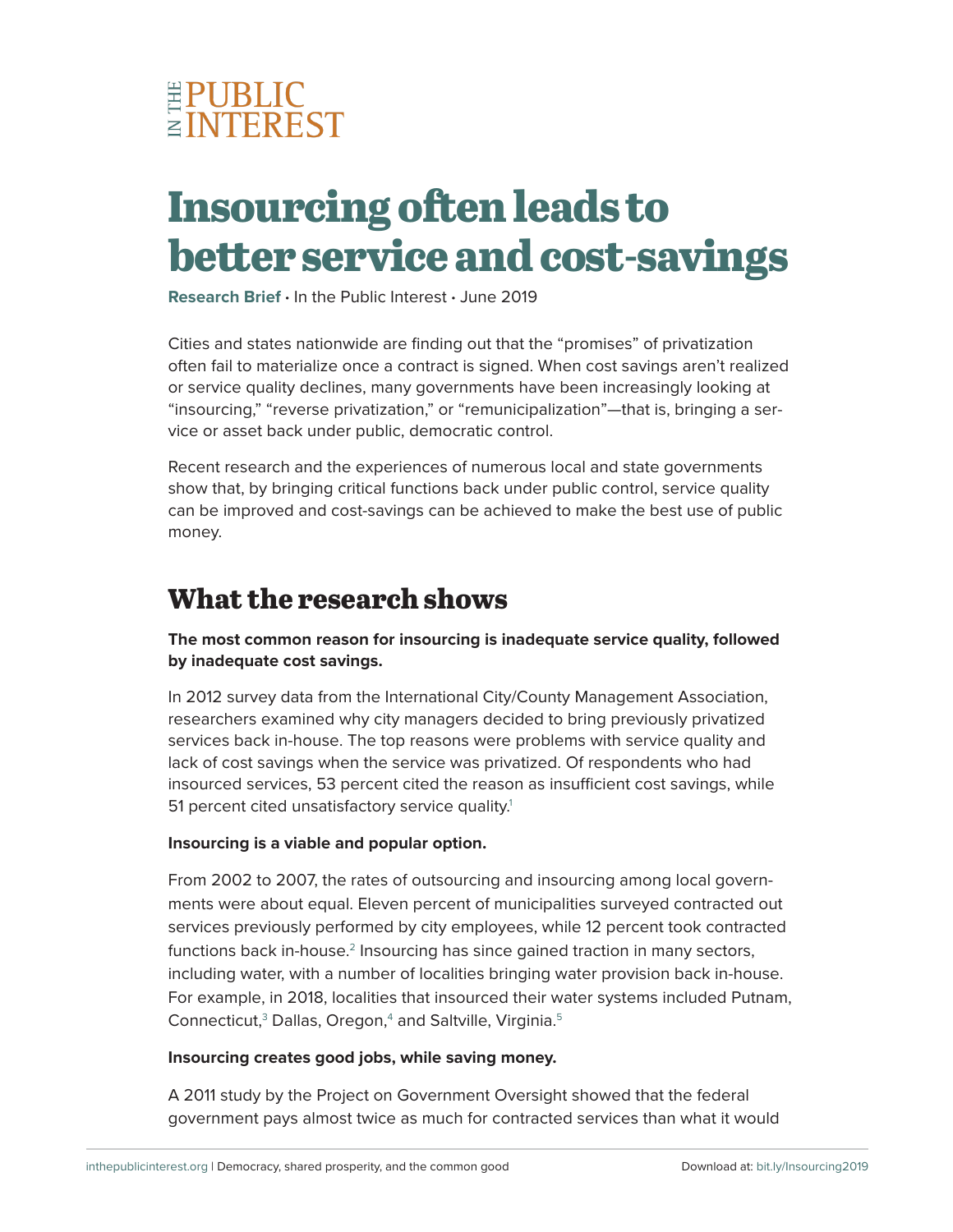cost if public workers performed the same job, even when accounting for the long-term employee benefits of federal workers. The study found that even though many public employees are paid higher salaries and receive better benefits than contractor employees, the lower compensation of the contracted employee was more than offset by the overhead, executive compensation, and profits that the contracted corporation charged the government.<sup>6</sup> By bringing contracted functions back in-house, the government is often able to create good family-supporting jobs, while saving valuable public funds. For example, when the Department of Homeland Security (DHS) insourced 200 previously contracted technology jobs, the agency was able to save \$27 million that year, not by lowering employee pay, but by removing the fees that they had to pay the private contractor.<sup>7</sup>

## **What experience shows**

#### **Insourcing saves money.**

- Localities have insourced routine city services to save money. For example, in 2018, Fort Wayne, Indiana, ended its contract with a private contractor for fleet management services, from snow plow trucks to water and sewer maintenance trucks, to road paving equipment, and police and fire vehicles. By bringing these services in-house, the city expects to save \$350,000 per year and improve service quality.<sup>8</sup>
- In recent years, several "contract" cities have ended their experiments with large-scale privatization of local government functions. In these cities, many day-to-day municipal services, such as garbage collection, park maintenance, and human resources, are provided by private companies. These privatization experiments have been short-lived as cities have realized that they could actually save money by bringing these functions in-house. In 2010, after three years of privatization, Milton, Georgia, insourced many municipal services. The city manager explained that rebuilding its public workforce would translate into a savings of at least \$1 million per year.<sup>9</sup> More recently, in May 2019, Sandy Springs, Georgia, decided to insource many of the operations of various privatized departments including Public Works, IT, Finance, Economic Development, Communications, Facilities, Performing Arts Center Operations, Municipal Court operations, and Recreation and Parks. As Sandy Springs Mayor Rusty Paul explained, "In this recompete [of rebidding the contracts], the gap between private sector prices and in-house costs for these services was such we cannot justify the difference."<sup>10</sup>
- In January 2017, the City of Indianapolis Department of Public Utilities insourced operations at two wastewater treatment plants that were run by Suez Water Indiana.[11 T](#page-4-0)he department calculated that insourcing this service would save over \$4 million,<sup>[12](#page-4-0)</sup> and allow them to "take a more holistic approach to managing the utility and help control costs in the future."[13](#page-4-0)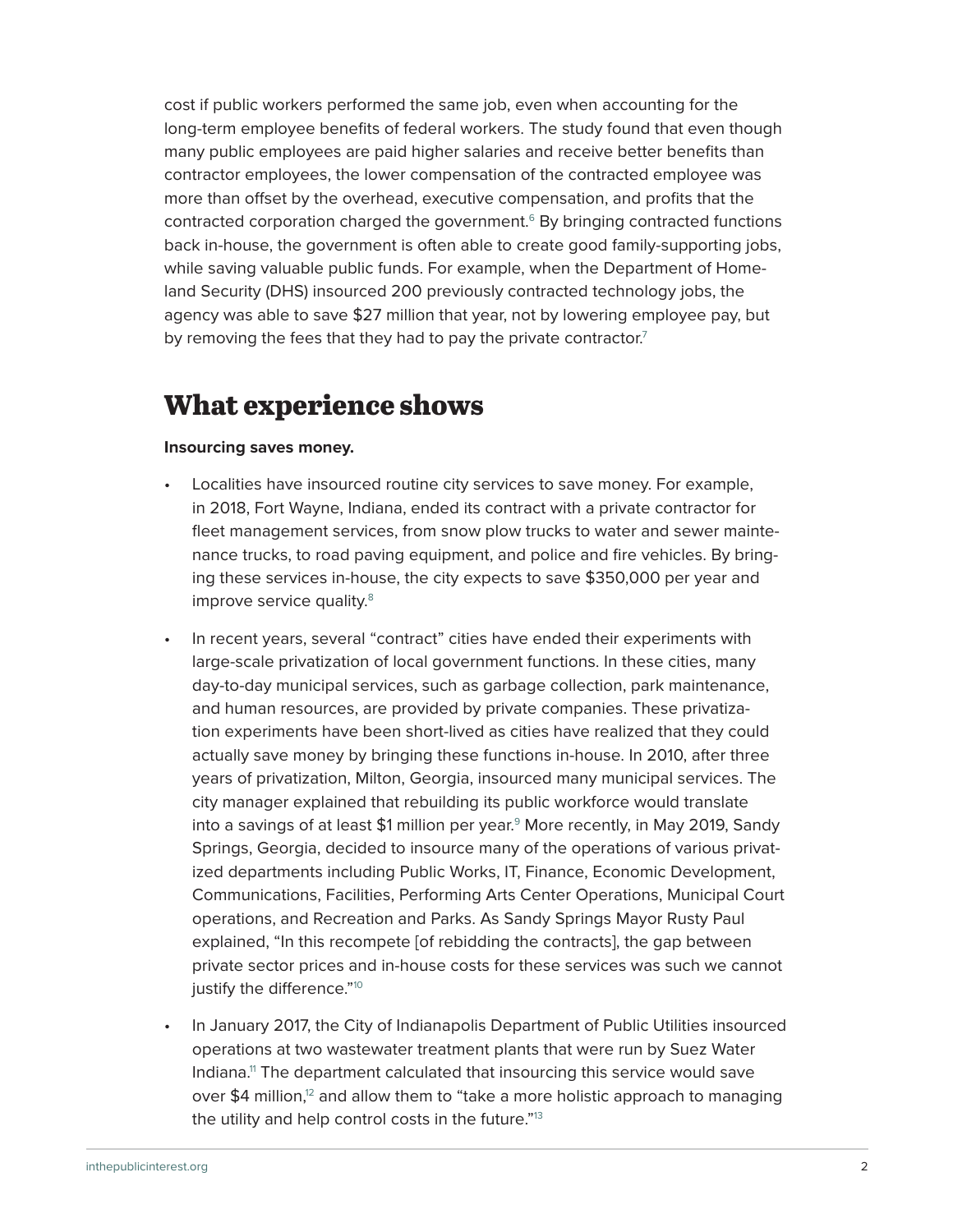• In 2015, New York City underwent a large insourcing effort to bring information technology services back in-house. As the first deputy mayor in charge of the effort explained, the project would "use city employees for IT work where it will achieve financial savings and improve service delivery, by reducing reliance on external IT consultants." The city calculated that insourcing would save \$3.6 million the first year and could rise to as much as \$100 million in savings over a five-year period. The Department of Health and Mental Hygiene alone expected to save \$26 million through the insourcing effort. Instead of using contracted IT consultants, the city created an in-house team of highly-skilled IT technicians to help each agency with technology issues, since the city found that "technology is really a core function for us.["14](#page-4-0)

#### **Insourcing improves the quality of public services and assets.**

- In 2018, the Michigan Department of Corrections brought back prison food services after outsourcing the services first to Aramark Correctional Services and then Trinity Services Group under multimillion-dollar contracts. Both contractors had serious problems including repeated findings of maggots in food, kitchen workers arrested for smuggling drugs, and workers having sex with prisoners. In less than a year after insourcing food service, the Department of Corrections has reported a significant increase in service quality—kitchens are much cleaner and more fully staffed and meals are much more likely to be served on time. The department has also experienced dramatically lower staff turnover, which was a major problem for both contractors.<sup>1[5](#page-4-0)</sup>
- In 2010, Evansville, Indiana, ended its long-term water and sewer privatization contract with American Water. Under private control, the quality of the city's water and sewer system significantly declined, as the private company was slow to repair broken meters, and untreated sewage leaked into a nearby river, prompting a lawsuit from the Environment Protection Agency. The city estimated that ending the privatization of its water system would save the city \$14 million over a five-year period. Instead of a private company profiting from the system, the city would reinvest the savings, helping to prevent steep rate increases for residents.<sup>16</sup> Because the city doesn't have to answer to shareholders, unlike American Water, and now has greater control over the system's budget and employees, officials can save money and improve service quality.
- Denver, Colorado's large rail project was procured as a public-private partnership (P3). This means that the private contractor, Denver Transit Partners, was responsible for not only designing and building the rail lines but also operating and maintaining them. However, the A, B, and G Lines, together known as the EAGLE Project, have been plagued by delays, dramatic breakdowns, lawsuits, and operational issues that have put passengers at risk. While Denver Transit Partners was supposed to operate the newest commuter rail line, the N Line, in 2019, Denver's transit agency decided that the line will be operated in-house by agency staff.<sup> $17$ </sup> Denver's transit agency believes that in-house provision will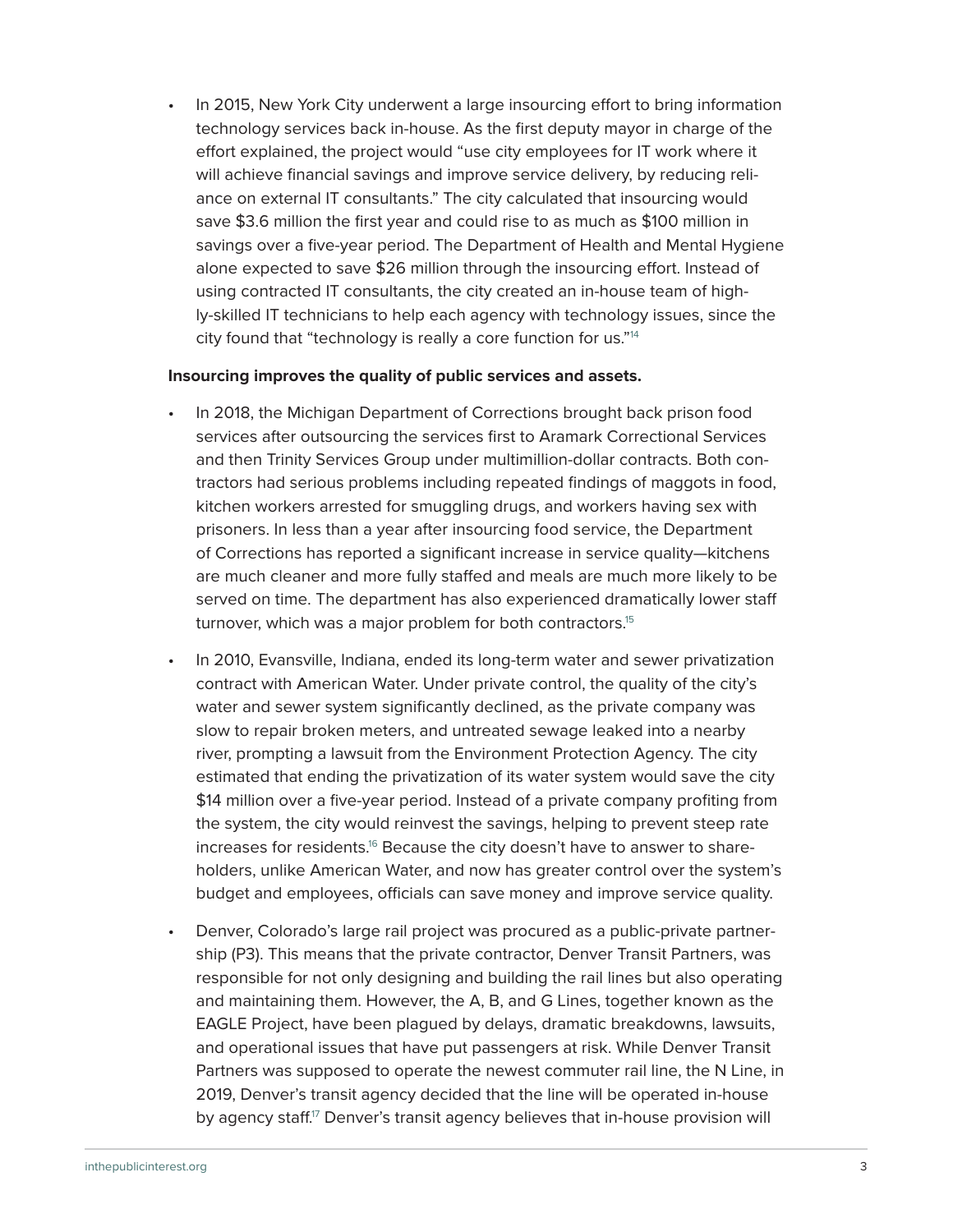provide better quality service and prevent unforeseen ballooning costs, which have previously plagued this project.<sup>18</sup>

### **Insourcing takes advantage of the unique knowledge and know-how of the public sector workforce.**

- In 2018, the Kansas Department of Revenue laid off dozens of employees under a \$53 million no-bid contract to outsource information technology work. The very next year, the state cancelled its contract with CGI Technologies and decided to insource the work. The corporation had not met key deadlines in the development of a new tax collection system promised under its contract, forcing the state to use the old system to process tax returns. The agency is currently seeking to fill about 56 jobs that were eliminated when the technology work was contracted out. As Kansas Revenue Secretary Mark Burghart explained, the state is encouraging the formerly laid off state employees to apply for the positions "because they are experienced professionals and they know the system...It would be very beneficial to the state to have them back." Former and current employees agree that outsourcing had deprived the agency of workers with institutional knowledge.<sup>19</sup>
- In 2012, the Tennessee Department of Children's Services ended a contract with a private entity that provided training to the agency's social workers. The agency brought the training function back in-house and added 30 permanent trainer positions. The agency estimated that the insourcing move will save several million dollars. Furthermore, the agency will be able to maximize the skill set and knowledge that its most experienced social workers possess by promoting them into the trainer positions and allowing them to pass their unique skills onto more junior social workers.<sup>20</sup>

# **About In the Public Interest**

In the Public Interest is a national research, policy, and strategy center focused on maintaining public control of public goods, advancing a pro-public governing agenda, and working against privatization and the dismantling of public services, including education, the criminal justice system, public infrastructure, municipal services, social services, and more. Email us at [info@inthepublicinterest.org.](mailto: info@inthepublicinterest.org)